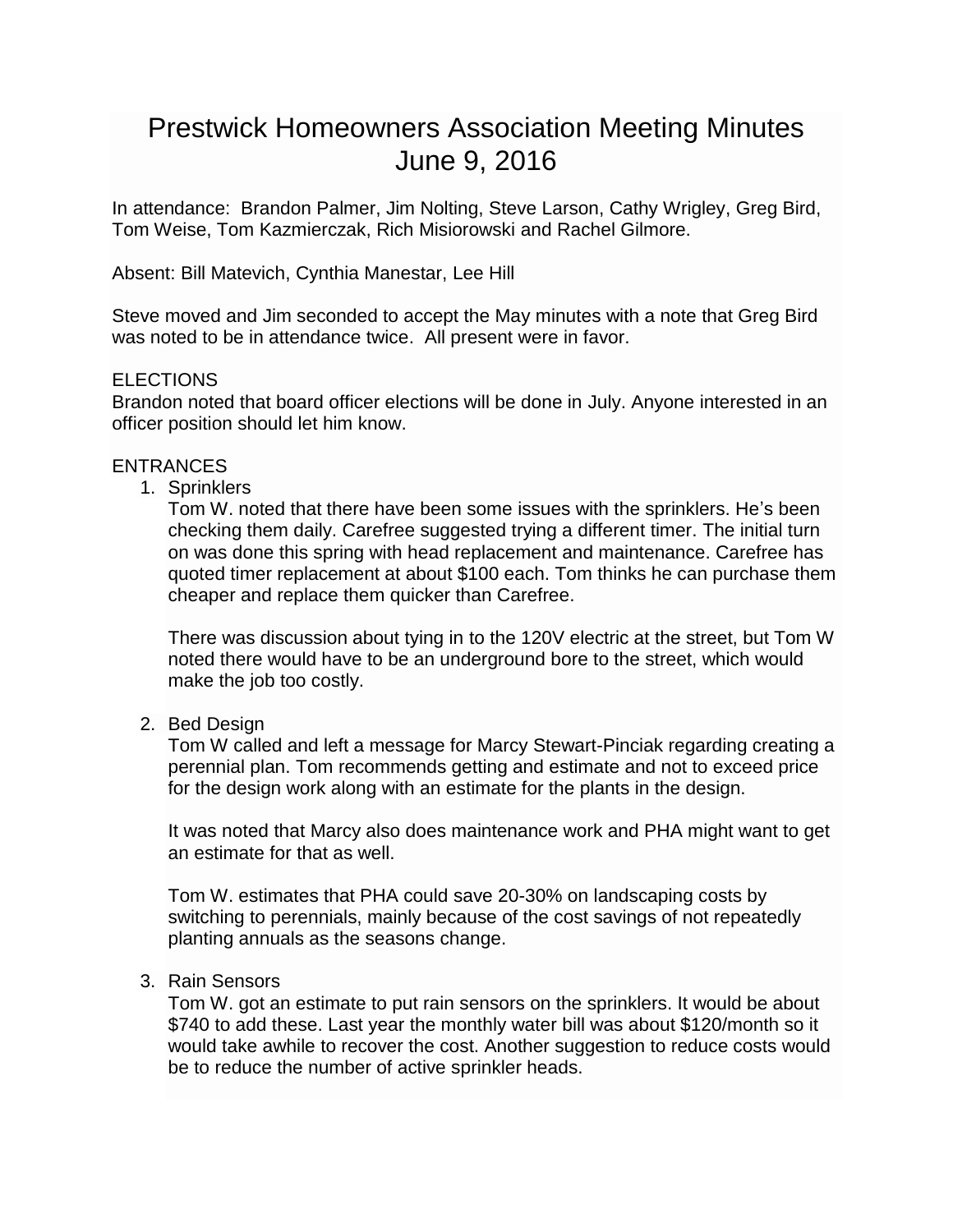- 4. Tree Removal The Village removed the dead tree by the Shetland entrance. Ginko removed the 2 dead evergreens for only \$400 (PHA paid).
- 5. Beautification Awards Jim suggested starting a Prestwick Beautification Recognition program to encourage and highlight neighbors who are doing a good job of keeping up their property. Discussion was held and the board agreed to create a Prestwick Neighbor Beautification column in the newsletter. As a side note, Brandon emailed the board the Village of Frankfort's Summer Beautification nomination form and asked them to nominate worthy neighbors.

## **ACTION ITEM: The board should send Rachel addresses of Prestwick neighbors who should be recognized in the new beautification column. Rachel will compile and write a blurb for the newsletter and ask for resident input for future columns.**

#### MEMBERSHIP

There are no new residents at the moment. Jim gave Rachel and Tom the information for Tim and Sharon Buhe at 562H Aberdeen.

# **ACTION ITEM: Cathy will do the membership visit to 714 Colony Ln.**

Anyone who joins after July 1 will be considered pre-paid for 2017.

## ARC

Steve reported that 562C is doing window replacement. 519 Aberdeen is painting the exterior and asked Steve to review colors.

The Village sent a plan for the water tower landscaping. There was a potential issue with the visibility of the generator and Steve wondered if the fence could be cedar and not vinyl, but PHA already approved vinyl for the Village. Also, there is extensive landscaping planned so the fence will not be seen much if at all.

#### **FINANCIAL**

Tom K noted that PHA has taken in approximately \$22,000 in dues and \$450 in ads. The bank account is at approximately \$21,000 in checking and \$6,000 in savings. Tom K. recommends that the board think about a dues increase for 2017 as the checking account will be down to \$20,000 to start the second half of the year in July with another \$15,500 in known expenses before the end of the year.

Discussion was held on raising dues and membership decline. Rich noted that in 2010 and 2011, PHA took in about \$22,000 in dues but they were \$80/year and there were about 270 members. In 2016, PHA took in \$22,000 in dues but there are only 254 members.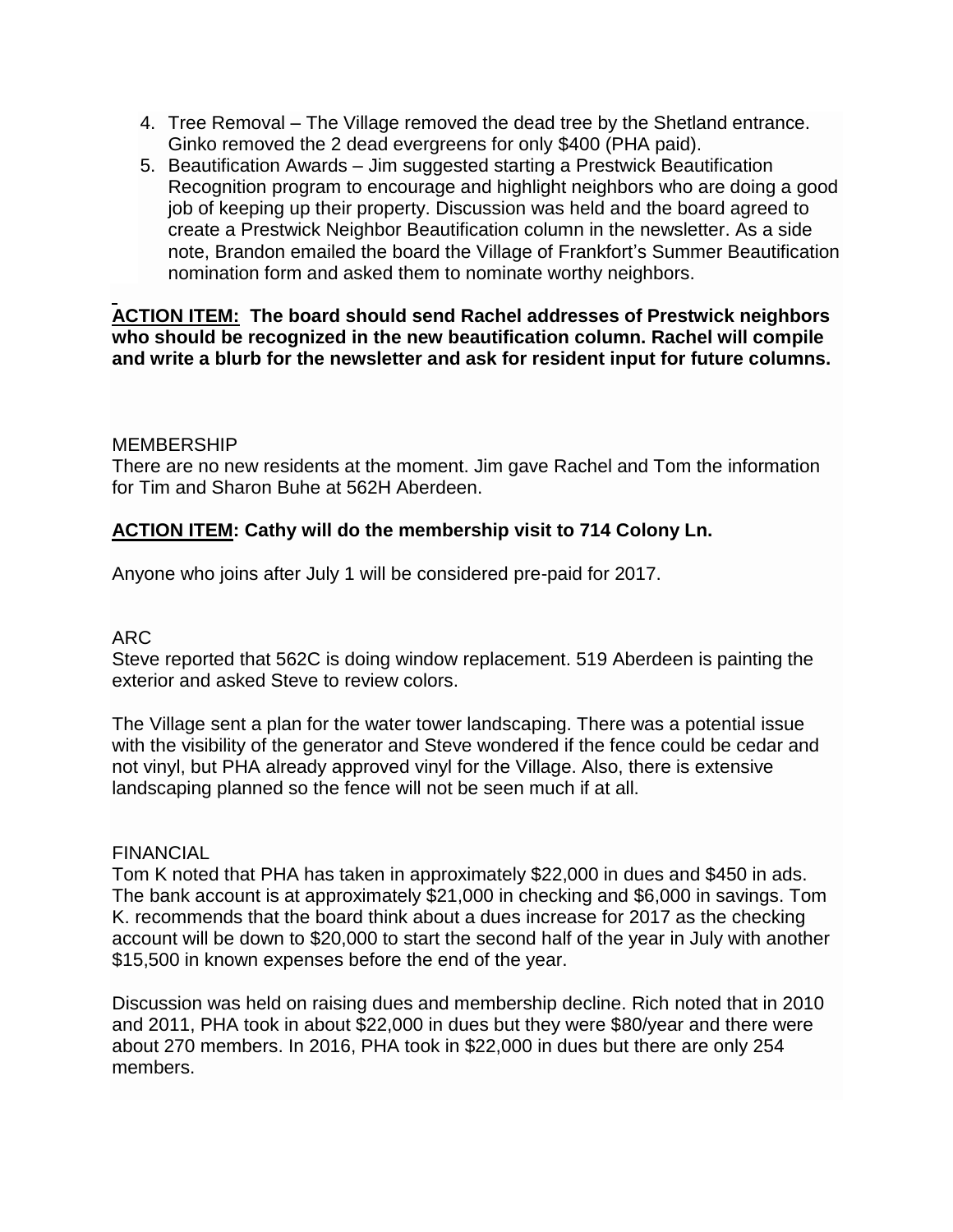Board agreed the focus should be getting new residents to join and then renew, which they agreed is happening. Good work is being done by Cathy, Jim and Brandon. The membership committee should let residents know if they pre-pay that there is a chance the board will raise dues in 2017, so they're getting an extra savings now but when they renew in 2018, dues may be more than \$100.

Tom K. also noted that Rich did an excellent job getting the membership letters produced and mailed for about \$650 with FedEx Kinkos, far less than in previous years. The board thanked Rich for his cost-saving efforts on behalf of PHA.

#### SOCIAL

Discussion was held on the 3<sup>rd</sup> of July fireworks hosted by the Club that PHA has contributed to in previous years. The Club has undergone a management change, but Jim noted that he was always contacted in February or March to discuss financially supporting the fireworks. Brandon has not received any requests.

Brandon will get in touch with the new Club manager to ask if fireworks are happening this year and see if there is a request to support them.

The board, by consensus, agreed to continue to make its annual \$2500 contribution to the PCC fireworks.

**SECURITY** No report.

#### **WEBSITE**

Brandon recommends doing one set of updates once the membership renewal process is complete. This will include minutes, updated ads, the updated ARC process and updates to the board/committee lists.

Catalyst can set up a password protected electronic directory.

#### GOVERNMENTAL

Rich reviewed the response he received from the Forest Preserve District of Will County regarding dam inspections. The inspection report revealed no serious concerns; however, Rich and Steve both feel that the issue of the emergency sluice gate being left in the open position is a safety concern.

**ACTION ITEM:** Rich and Steve will set up a meeting with the Village to discuss the situation and PHA concerns and then go to WCFPD, hopefully with Village support.

#### CODE ENFORCEMENT

Jeff McDermott from the Village contacted Brandon about a homeowner who wants to have a backyard wedding and wondered if there will any potential concerns. Brandon listed parking and noise. The Village will follow up with the homeowner.